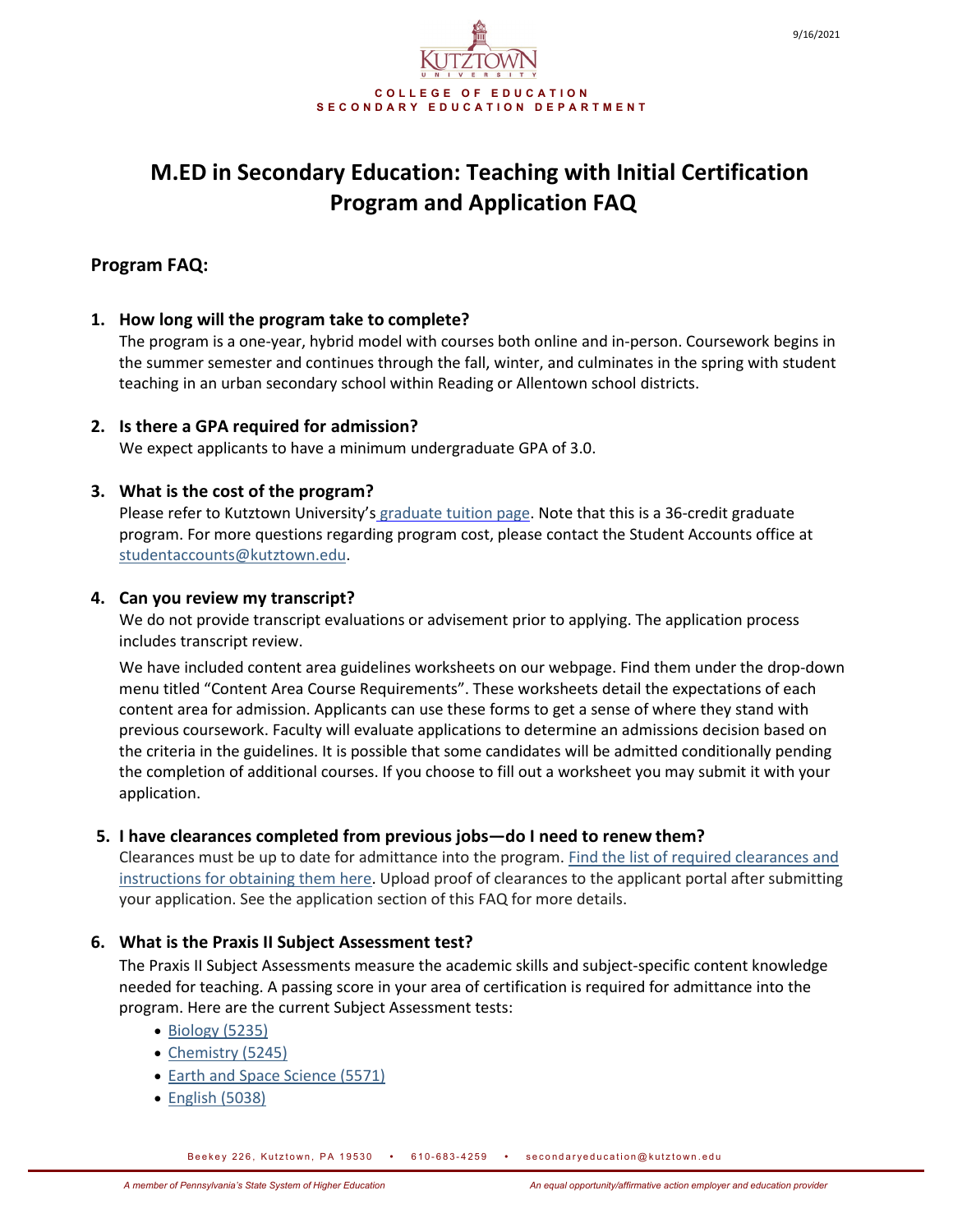

- General [Science \(5435\)](https://www.education.pa.gov/Educators/Certification/PAEducators/Pages/LevelItoLevelII.aspx)
- [Mathematics \(5161\)](mailto:gradteach@kutztown.edu)
- [Physics \(5265\)](https://www.ets.org/praxis/prepare/materials/5245)
- [Social Studies \(5081\)](https://www.ets.org/praxis/prepare/materials/5571)
- [Spanish \(5195\) \\*](https://www.kutztown.edu/academics/colleges-and-departments/education/departments/secondary-education/teaching-certification.html)
- [German \(5183\) \\*](https://www.ets.org/praxis/prepare/materials/5161)

\*Please note that German and Spanish content areas require a passing score for the Praxis II [Fundamental Subjects: Content Knowledge \(5511\)](https://www.ets.org/praxis/prepare/materials/5511) test as well.

## **7. I have not taken the Praxis II Subject Assessment test yet—can I still apply?**

You may still apply, but a passing score must be obtained prior to the start of your first semester in the program. Accepted students who do not obtain a passing score will be dismissed from the program.

## **8. What does the cohort model mean?**

A cohort model means that you are enrolled with a group of other teacher candidates, and you will all follow the same coursework schedule. This is an advantage over other programs as you will work together through the program as a learning and teaching community. Please note that there is not an option to take the program outside of the cohort model.

## **9. What grades can I teach after program completion?**

This program leads to an initial teaching certification to teach grades 7-12 in Pennsylvania in your content area. Certification in Spanish or German allows you to teach grades Pre-K-12.

#### **10. What does it mean that your program emphasizes urban education?**

We believe in a public education that advocates for learners of all backgrounds. Having experience with urban schools helps our teacher candidates better address the challenges of social inequality in all school contexts. This experience also makes our teacher candidates more marketable in their job search.

# **If you have further questions, please contact the department of Secondary Education at [secondaryeducation@kutztown.edu.](mailto:secondaryeducation@kutztown.edu)**

*FAQ continued*

Beekey 226, Kutztown, PA 19530 • 610-683-4259 • secondaryeducation@kutztown.edu